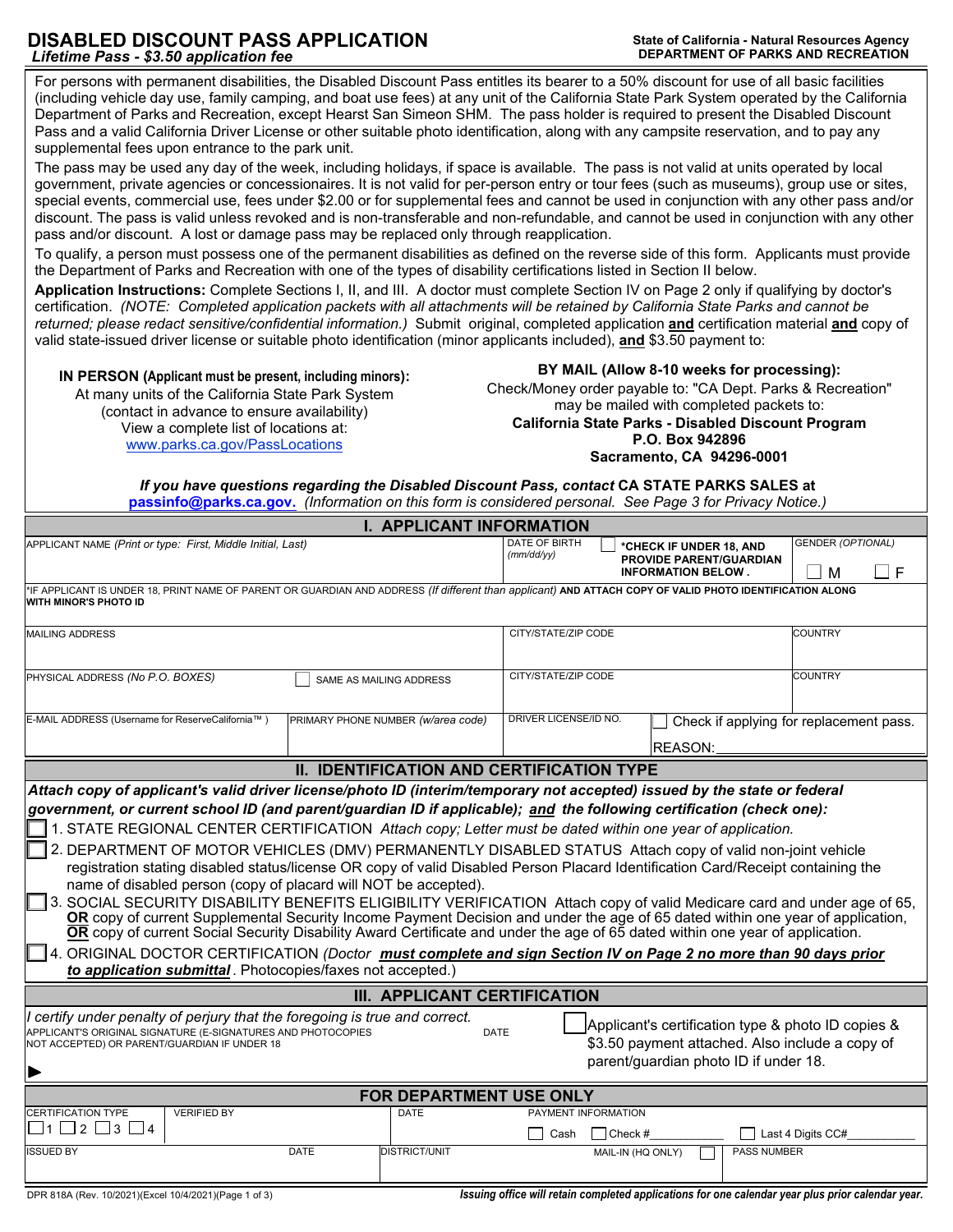## **IV. DOCTOR CERTIFICATION OF ELIGIBILITY FOR DISABLED DISCOUNT PASS**

**INSTRUCTIONS TO MEDICAL PROFESSIONAL: Please read through the eligibility requirements. If applicant/patient meets requirements, fill-out the requested information and sign/certify and date below. Must be an original signature using this form. Must be signed/completed/dated no more than 90 days prior to application submittal. Photocopies/faxes not accepted.** 

## **DISABLED DISCOUNT PASS ELIGIBILITY REQUIREMENTS**

For purposes of this program, a disabled person is defined as anyone who : 1) has a physical or mental impairment which substantially limits one or more of such person's major life activities, and 2) has a current record of such impairment.

To be eligible for a Disabled Discount Pass, the applicant must possess one of the following disabilities:

**DEVELOPMENTAL:** Persons who meet the legal definition of, or have been identified as developmentally disabled. This includes autism, cerebral palsy, mental retardation, etc.

*HEARING:* Persons who have total deafness or are unable to hear with the aid of an assistance device on the level that meets the standards of the American National Standards Institute (ANSI), as determined by an audiometer.

*MENTAL:* Persons who have any mental disorder on the level of severity that restricts activities of daily living, social functioning, or concentration.

**PHYSICAL:** Persons who have any of the following physical disabilities:

- *Mobility:* Orthopedic impairments, amputations, or functional limitations where there is: 1) loss or significant impairment of one or both upper extremities; or 2) loss or significant impairment of one or both lower extremities; or 3) impairment of the trunk, back or spine that is a medically diagnosed disability which substantially limits one or more major life activities, impairs or interferes with mobility, or requires the aid of an assistance device for mobility.
- *Cardiovascular:* Severe cardiac impairment resulting from one of the three consequences of heart disease: 1) congestive heart disorder; or 2) ischemia with or without necrosis of heart muscle; or 3) conduction disturbances and/or arrhythmias resulting in cardiac syncope; or 4) chronic venous insufficiency, or peripheral arterial disease with intermittent claudication.
- *Respiratory:* Lung disease to such an extent that forced expiration volume at one second, when measured by spirometry, is less than one liter, or arterial oxygen tension (PO2) is less than 60mm/HG on room air at rest. Also, persons with episodic asthma, chronic bronchitis, etc.
- *Neurological:* Multiple sclerosis and other neurological disorders such as epilepsy and parkinsonian syndrome.

**SPEECH:** Persons who have a loss of speech from a glossectomy or laryngectomy, or from cicatricial laryngeal stenosis due to injury or infection that resulted in the loss of voice production by normal means.

*VISUAL:* Persons whose remaining vision in their better eye, after best correction, is 20/200 or less as measured by the Snellen Test. Also, persons with a substantial limited visual field, by visual efficiency and homonymous hemianopsia, etc.

APPLICANT/PATIENT NAME *(First, Middle Initial, Last)* 

| DOCTOR'S PRINTED NAME   | <b>PROFESSIONAL LICENSE NO.</b>           |
|-------------------------|-------------------------------------------|
| <b>BUSINESS ADDRESS</b> | BUSINESS PHONE NO. (Including Area Code)  |
| CITY/STATE/ZIP          | <b>BUSINESS E-MAIL ADDRESS (Optional)</b> |

*I certify under penalty of perjury that the applicant listed above has one of the disabilities listed above.*  DOCTOR'S ORIGINAL SIGNATURE AND DATE

► DATE:

*NOTICE TO EMPLOYEES: The information entered on this form is classified as "personal" under the Information Practices Act (Civil Code Section 1798). The Department's Legal office should be consulted before any disclosure is made.*